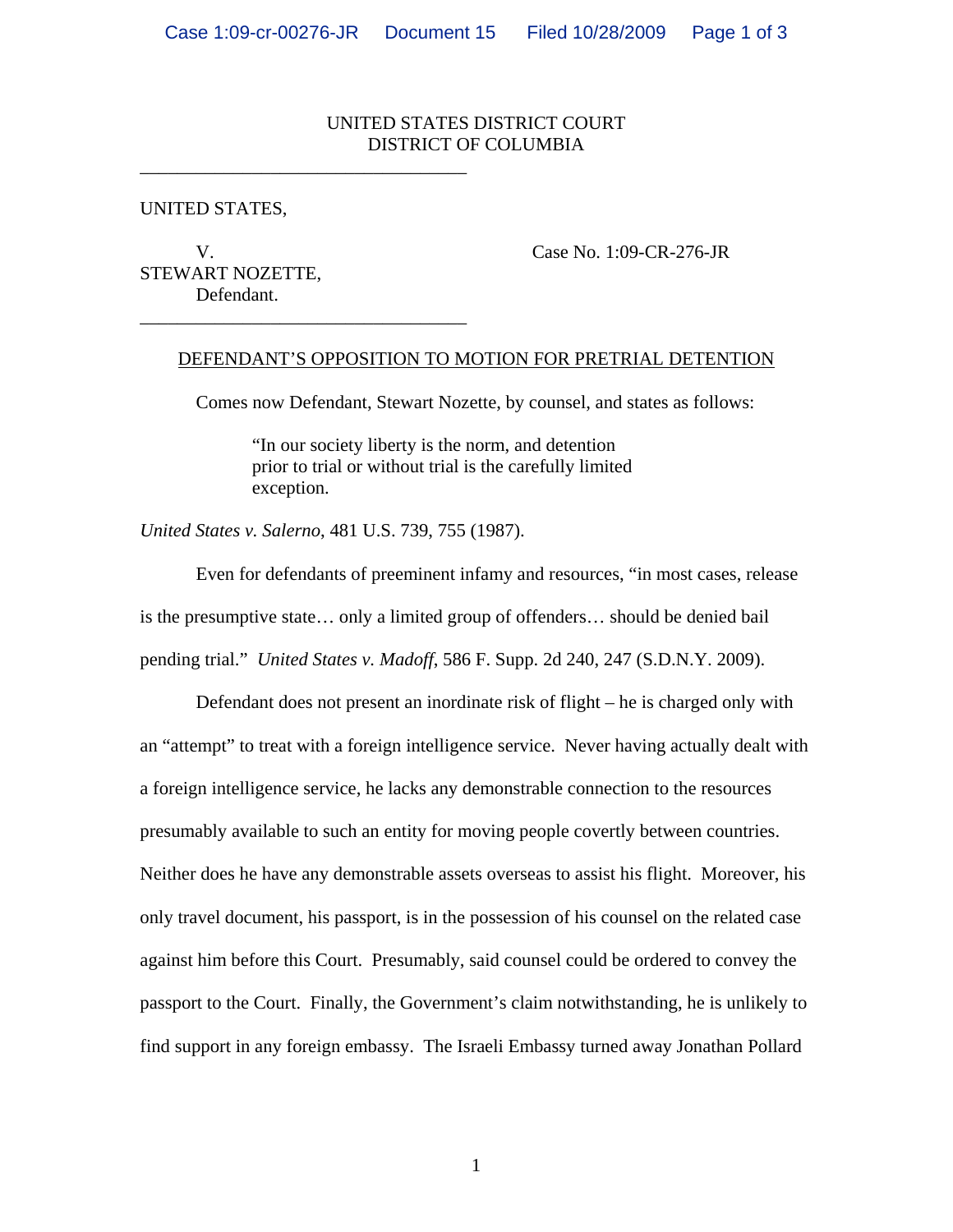when he sought refuge there – and, unlike Defendant, he had actually spied for Israel. *United States v. Pollard*, 959 F. 2d 1011, 1016 (D.C. Cir. 1992).

 Defendant's extensive ties to this community are longstanding. His wife, a lawyer of 17 years' federal service, and he have resided for years in the home they own in Chevy Chase, MD.

 Defendant's practical potential to create danger to the community is also very limited. Defendant is not accused, nor has he ever been, of an act of violence. His arrest has illustrated the extent to which his movements have been surveilled by the Government. Thus illuminated, he would be very unlikely to seek contact with any foreign intelligence service - particularly as he lacks any contact within a foreign intelligence service.

 In fact, this Court can choose from a range of conditions, any selection of which would easily equal or exceed the "least restrictive condition, or combination of conditions… [necessary] reasonably [to] assure the appearance of the person as required and the safety of any other person and the community..." 18 U.S.C. Sec.  $3142(c)(B)$ .

Defendant's wife can be designated his third party custodian.

Defendant can post a substantial bond secured by his home.

Defendant can be subjected to electronic monitoring and confinement to his home.

Defendant's home can be cleared of any electronic devices beyond those necessary for monitoring.